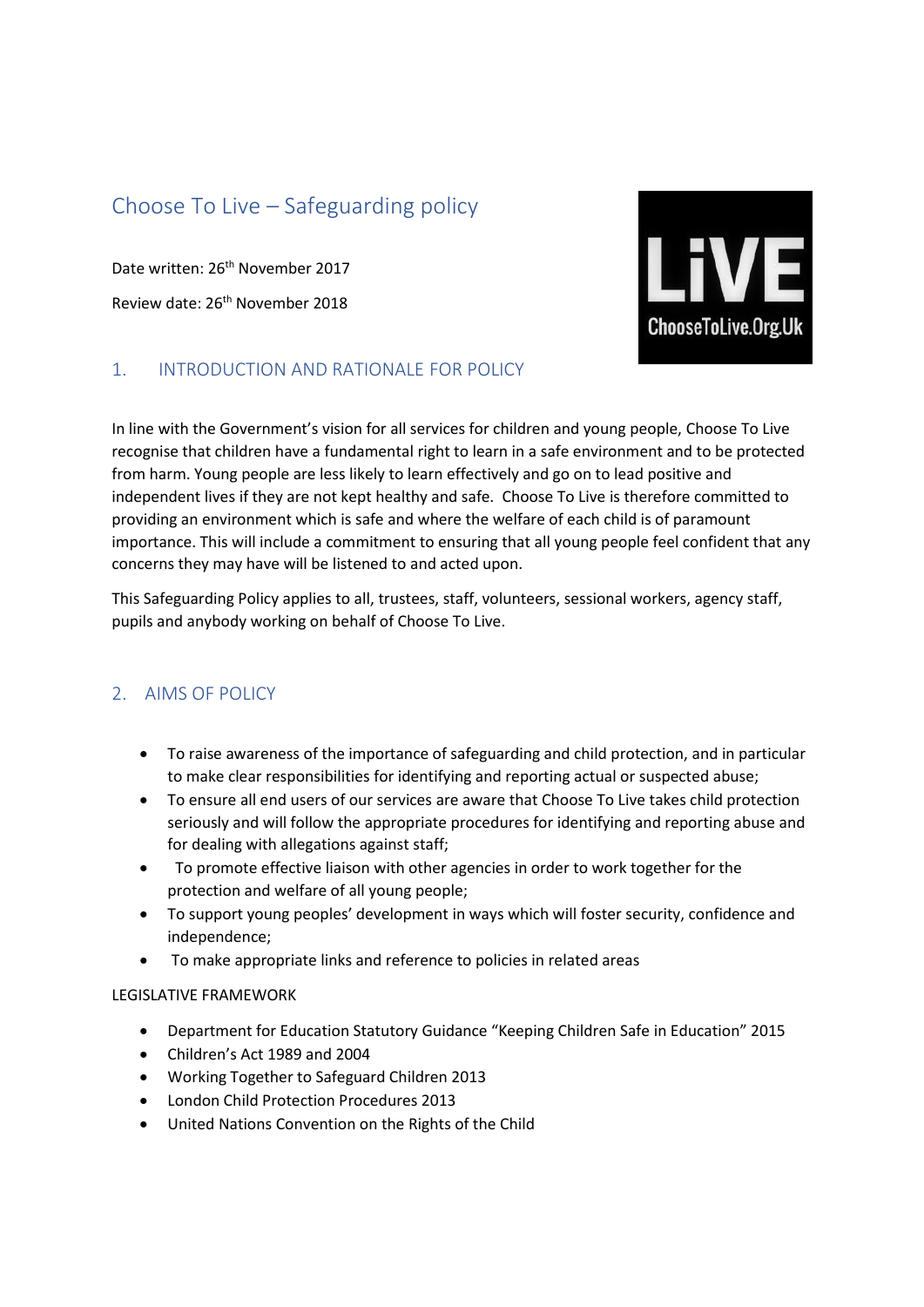### 3. GUIDING PRINCIPLES FOR INTERVENTION TO PROTECT CHILDREN

We will ensure that the principles identified below, many of which derive from the Children's Act 1989, are followed by all staff and anybody working on behalf of Choose To Live.

- All children have a right to be kept safe and protected from abuse;
- Child abuse can occur in all cultures, religions and social classes; Staff must be sensitive to the families cultural and social background;
- Children must have the opportunity to express their views and be heard If there is a conflict of interests between the child and parent, the interests of the child must be paramount;
- The responsibility to initiate agreed procedures rests with the senior staff identified for safeguarding in which ever school or establishment we are working in;
- All staff must endeavour to work in partnership with those who hold parental responsibility for a child
- Information in the context of a child protection enquiry must be treated as CONFIDENTIAL and only shared with those who need to know.
- All staff should have access to appropriate and regular training
- Management must allow staff sufficient time to carry out their duties in relation to child protection and safeguarding

### 4. RESPONSIBILITIES OF HEAD/DESIGNATED SAFEGUARDING PROFESSIONAL

The Senior Staff for Safeguarding and Child Protection is: Joelle Gardiner

Management will ensure that the school has identified a Designated Safeguarding Professional for child protection and that the Head/Designated Safeguarding Professional undertakes the following responsibilities:

- To ensure all staff are familiar with school and Borough procedures and guidelines for identifying and reporting abuse, including allegations of abuse against staff;
- To ensure all staff receive training in the above, including staff who are temporary;
- To be responsible for co-ordinating action and liaising with school/establishment staff and support services over child protection issues;
- To be aware of all young people in receipt of our services who are the subject of a Child Protection Plan or who are Looked After Children and ensure the child's social worker is informed if such children are the subject of an exclusion from the school;
- To ensure that Choose To Live is represented at child protection case conferences and that written reports are provided as required;
- To follow as appropriate recommendations made by Local Safeguarding Children Board (LSCB)
- To be aware of new legislation, guidance, policy and procedures in the area of Safeguarding and Child protection.
- To support and advise staff on child protection issues generally. To disseminate relevant information between agencies to the appropriate staff e.g. relevant school teachers, support staff, learning mentors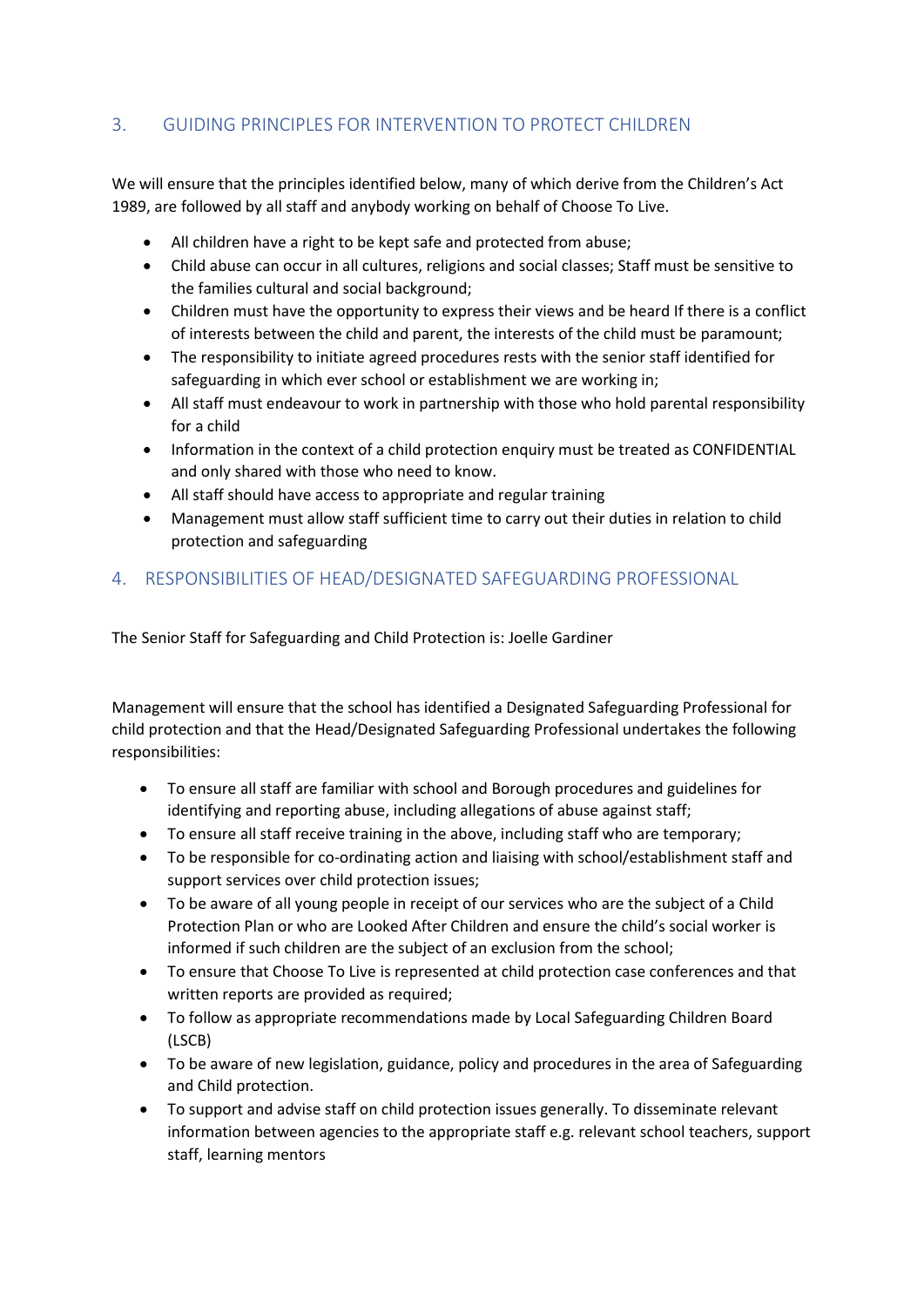• To maintain accurate and secure child protection records and send on to new schools (where relevant)

## 5. RESPONSIBILITIES OF STAFF

a) All staff have a responsibility to identify and report suspected abuse and to ensure the safety and well-being of the young people they are working with. In doing so they should seek advice and support as necessary from the Head/Designated Safeguarding Professional and other senior staff members.

b) Staff are expected to provide a safe and caring environment in which young people can develop the confidence to voice ideas, feelings and opinions. Young people should be treated with respect within a framework of agreed and understood behaviour.

c) All staff are expected to:

- Be able to identify signs and symptoms of abuse
- Report concerns (including concerns about other staff/professionals) to the Designated Safeguarding Professional or other senior staff members as appropriate
- Be aware of the relevant local procedures and guidelines
- Monitor and report as required on the welfare, attendance and progress of the young people they are working with
- Keep clear, dated, factual and confidential records of child protection concerns.
- Respond appropriately to disclosures from children and young people (stay calm, reassure without making unrealistic promises, listen, avoid leading questions, avoid being judgemental and keep records).

# 6. APPOINTMENT OF STAFF

Choose To Live management is committed to adhering to the principle of safer recruitment when appointing staff, taking account of the Department for Education Statutory Guidance 'Keeping Children Safe in Education 2015' and will observe the following safeguards:

- That documentation sent out to potential candidates will make it clear that safeguarding and child protection is a high priority of the school and that rigorous checks will be made of any candidate before appointments are confirmed;
- That all references will be taken up and verified by telephoning referees;
- That a reference will always be obtained from the last employer;
- At interview, all candidates will be asked to account for any gaps in their career/employment history;
- That candidates will be made aware that all staff are subject to an enhanced DBS check
- That evidence of relevant checks will be recorded and stored in a single, central location, easily accessible when appropriate and necessary.

### 7. ALLEGATIONS AGAINST STAFF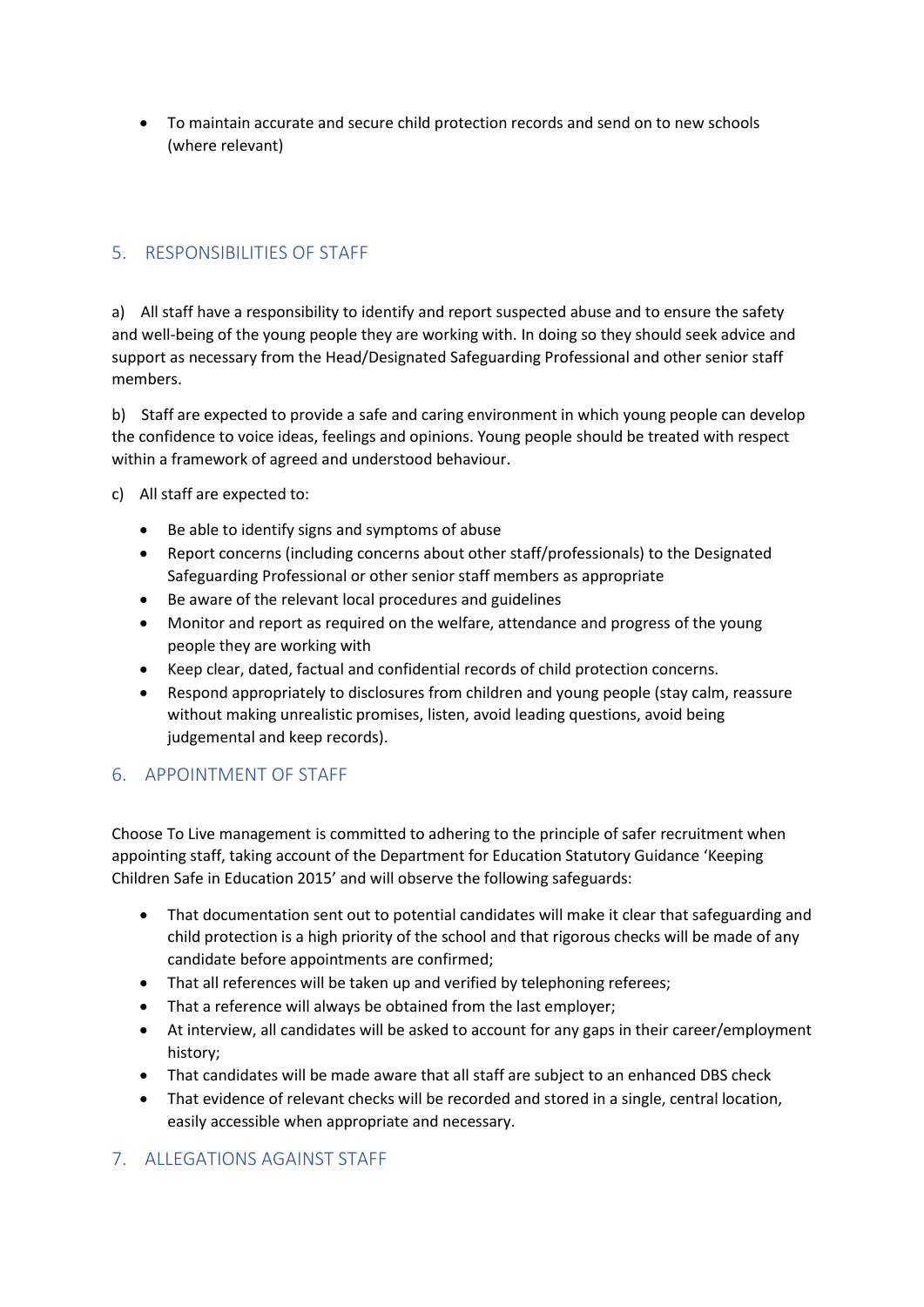a. Trustees recognise that because of their daily contact with children in a variety of situations, including the caring role, Choose To Live staff are vulnerable to accusations of abuse.

b. The Trustees further recognise that, regrettably, in some cases such accusations may be true. The trustees, therefore, expect all staff to follow the agreed procedures for dealing with allegations against staff as laid out in the document Dealing with allegations of abuse against staff: Statutory guidance for local authorities, headteachers, school staff, governing bodies and proprietors of independent schools.

## 8. STAFF CONTACT WITH YOUNG PEOPLE

As adults in positions of trust and in order to minimise the risk of accusations being made against staff as a result of their daily contact with pupils, all school staff will adhere to Choose To Live's expectations regarding professional conduct and should familiarise themselves with the DfE Guidance regarding reasonable force.

https://www.gov.uk/government/publications/use-of-reasonable-force-in-schools

### 9. STAFF TRAINING AND SUPPORT

a. Trustees recognise the importance of child protection training for Designated Safeguarding Professionals and for all other school staff who have contact with children. The designated Governor for Safeguarding and Child Protection will have specific training in their role.

b. Trustees expect the Head/Designated Safeguarding Professional to ensure that all school staff, including support and ancillary staff, receive training in child protection and that new staff are made aware of school policy, procedures and guidelines when they join and receive annual training thereafter in line with best practice.

c. Management is also expected to ensure that all staff receive regular support in respect of child protection work and know which senior member of staff to refer to for advice in the absence of the Designated Safeguarding Professional.

d. Trustees recognises its own responsibilities to ensure Choose To Live has sufficient resources to effectively deliver its safeguarding responsibilities to the highest standard and to request information as part of the managers' report regarding the safeguarding practice of the organisation so any identified gaps are remedied in a timely way.

### 10. CHILDREN WITH SPECIAL EDUCATIONAL NEEDS

Trustees recognise that children with special educational needs may be especially vulnerable to abuse and expect staff to take extra care to interpret correctly apparent signs of abuse or neglect. Indications of abuse will be reported as for all young people. The Designated Safeguarding Professional will to identify pupils with communication needs and to ensure clear guidance is available for staff in relation to their responsibilities when working with children with intimate care needs.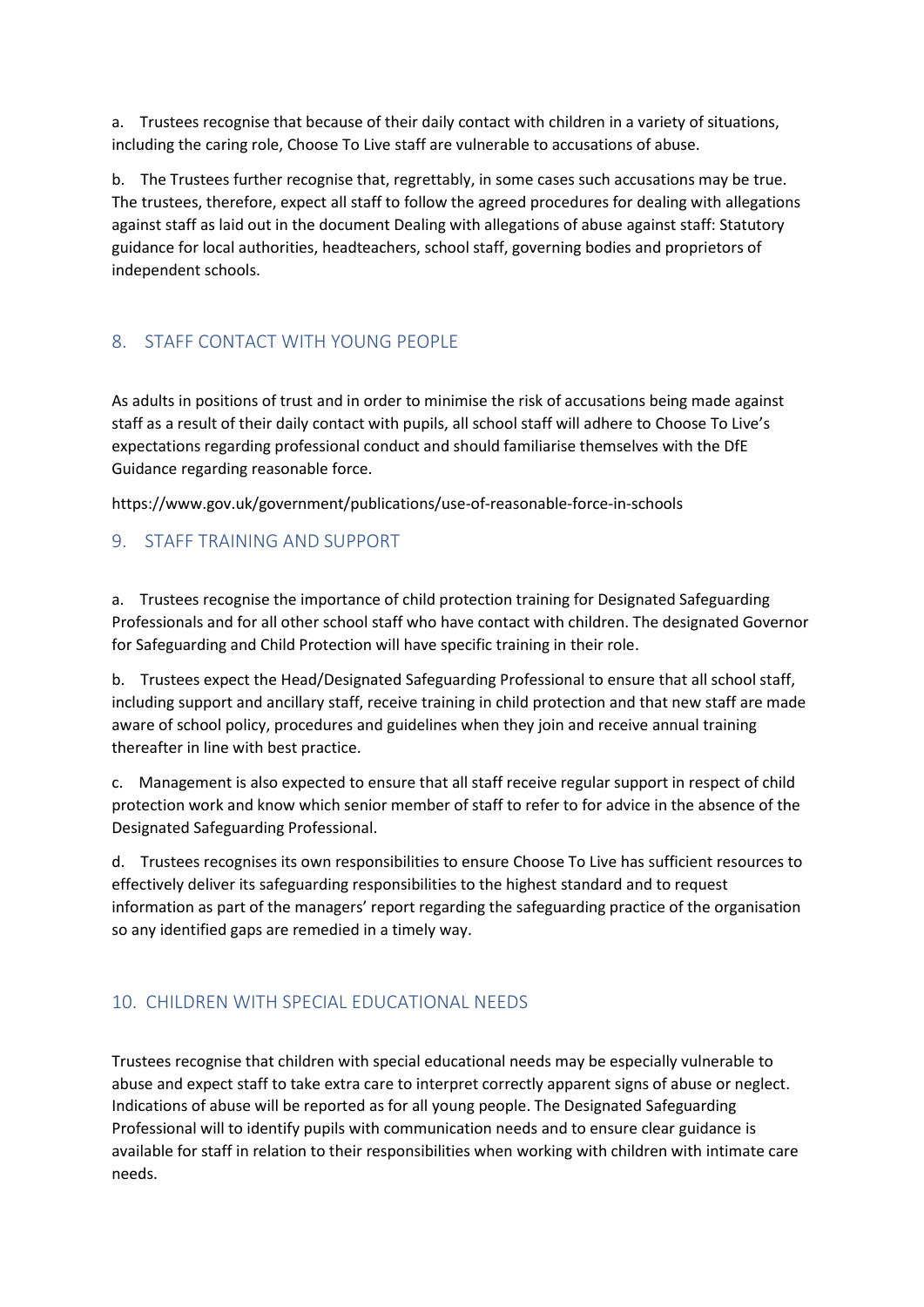### 11. CONFIDENTIALITY

Trustees accept that child protection raises issues of confidentiality, which should be clearly understood by all staff. Reports to the Trustees will not identify individual children.

#### 12. RECORD KEEPING AND REPORTS

a. Trustees expect all staff to maintain high quality signed and dated child protection records, which separate fact, allegation, hearsay and opinion and which clearly indicate decisions and action taken. These records may in some cases be required in court proceedings.

b. Trustees further expect staff to assist the Family and Children's Services Department by providing information for child protection case conferences as required.

#### 13. MONITORING PUPILS ON THE CHILD PROTECTION REGISTER

Trustees expect the manager to ensure that staff monitor closely the welfare, progress and attendance of all pupils. Relevant and pertinent information relating to children either subject to a Child Protection Plan or deemed Children in Need will be provided in a timely fashion to Family and Children's Services staff.

#### 14. COMMUNICATING POLICY TO PARENTS AND PUPILS

a. The trustees expect parents and young people to be informed that Choose To Live has a child protection policy and is required to follow the LSCB Guidelines for reporting suspected abuse to the Family and Children's Services Department.

b. Young people and parents should know how Choose To Live's child protection system works and with whom they can discuss any concerns. They should also be made aware of local or national telephone help lines. A leaflet, facilitating this communication and produced by the Local Authority, is available.

#### 15. MONITORING AND EVALUATING EFFECTIVENESS OF SCHOOL'S POLICY.

The Trustees require the Manager to report to them annually on the effectiveness of the organisations child protection policy and on associated issues in the school over the preceding year.

### 16. CHILD PROTECTION IN RELATION TO OTHER POLICIES

This child protection policy should be read in conjunction with other relevant policies such as behaviour, use of restraint and equality policies.

The trustees and staff appreciate the depth and range of procedures which fall under the broad 'umbrella' of safeguarding and therefore expect all trustees and staff at Choose To Live to ensure that they apply the principles of safeguarding in all their actions in connection with the organisation and stakeholders.